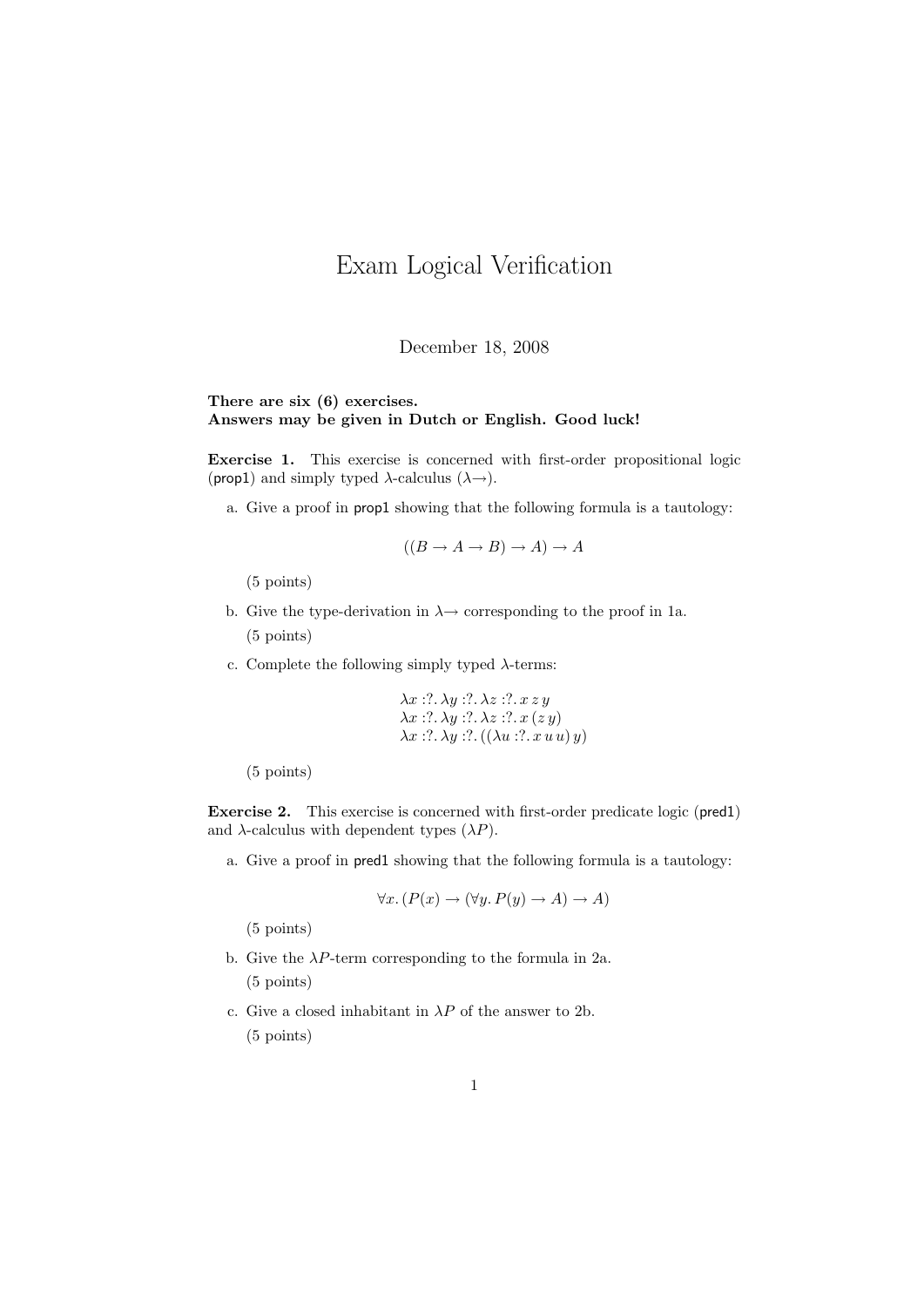Exercise 3. This exercise is concerned with second-order propositional logic (prop2) and polymorphic  $\lambda$ -calculus ( $\lambda$ 2).

a. Give a proof in prop2 showing that the following formula is a tautology:

$$
(\forall c. (a \to b \to c) \to a) \to a
$$

(5 points)

- b. Give the  $\lambda$ 2-type corresponding to the formula of 3a. (5 points)
- c. Give a closed inhabitant in  $\lambda$ 2 of the answer to 3b. (5 points)

Exercise 4. This exercises is concerned with encodings.

- a. Give an definition of false in prop2 and show that the elimination rule for false (stating that from false follows any proposition) can be derived. (5 points)
- b. We define and  $AB$  in  $\lambda 2$  as follows:

and 
$$
AB := \Pi c : * (A \to B \to c) \to c
$$

Assume an inhabitant  $P:$  and  $AB$ . Give an inhabitant of  $A$ , assuming A : ∗.

(5 points)

c. The datatype of natural numbers is encoded in  $\lambda$ 2 as

$$
Nat := \Pi a : * a \to (a \to a) \to a
$$

Give two different inhabitants in  $\lambda$ 2 of this type. (5 points)

Exercise 5. This definition is concerned with inductive datatypes.

- a. Give the definition of an inductive datatype with exactly three elements. (5 points)
- b. Give the definition of an inductive datatype with zero elements. (5 points)
- c. Give the type of the term natlist\_ind, which gives the induction principle for finite lists of natural numbers. (5 points)